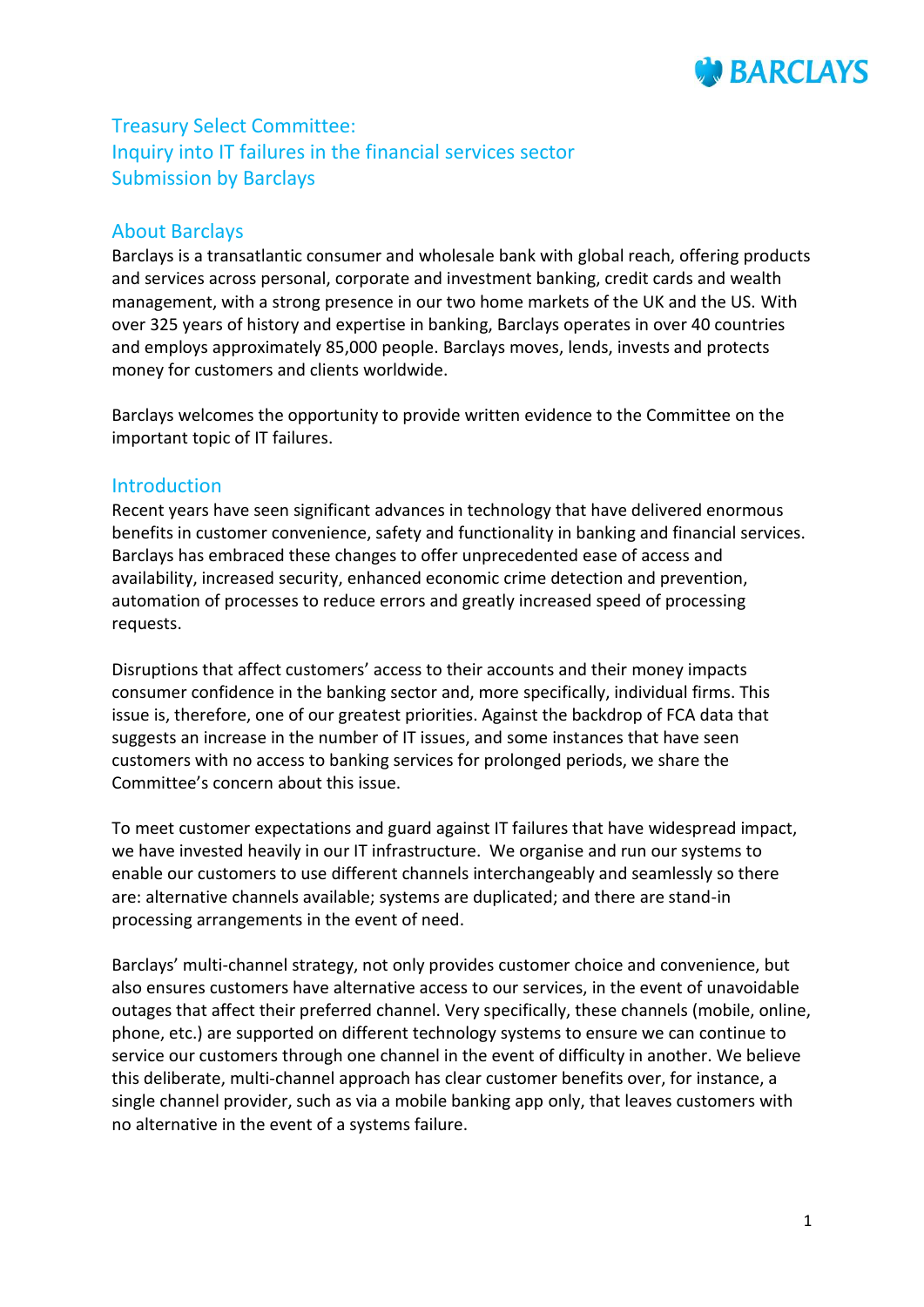

On 20 September 2018, when Barclays experienced an operational incident in which some of our systems were subject to substantial disruption, and on which we exchanged correspondence with the Chair of the Committee, our customers were still able to use core features on Mobile Banking and could use their cards and our ATM network throughout.

Barclays processes approximately 25,000 technology changes every month to ensure our systems stay ahead of a range of threats, trends, and customer demands. Technology has created a new dimension in competition as firms compete to provide the best features and greatest functionality through innovation in digital products and services for customers. This, in turn, requires ongoing changes to our systems. At the same time, we face an ever present and growing threat from cyber criminals trying to disrupt our systems and we must also respond rapidly to regulatory requirements to comply with changes to regulation and the law. Whilst the vast majority of the thousands of technology changes are completed successfully, very occasionally, they can result in unexpected outcomes which may impact our service delivery.

There is also an increasingly interconnected ecosystem of technology and infrastructure providers on which financial services providers are dependent, including broadband, mobile data networks, and other services.

In this environment, no system can be 100 per cent free from failure.

We regret any instance of service disruption to customers and remain focused on reducing the volume of operational incidents, through continued investment in our resilience and the strengthening of controls relating to technology. Nearly one quarter of Barclays' global workforce of 85,000 is dedicated to technology and security. Just as we enable our customers to transact 24/7, we seek to ensure around-the-clock security and resilience. Barclays has created a network of Joint Operation Centre's around the world with state-of-the-art technology and highly trained staff enabling 'always on' monitoring, tracking, and handling of technology issues and cyber threats.

We believe our approach is proving successful. Bucking what we understand to be the industry trend, operational incidents caused by technology are becoming less frequent across Barclays year-on-year, with a 15 per cent and 13 per cent reduction in the last two years respectively, which reflects our continued investment in resilience.

Where incidents do occur, we are resolutely focused on minimising any impact on customers. Indeed, it is Barclays' absolute priority to ensure customers continue to have access to their cash, products, and services through some means.

Customer communication is also key and we look to provide proactive, regular and clear updates to our customers through different channels in order to signpost customers to those services that are unaffected in order to enable them to fulfill their requests.

We also ensure that we are proactive in providing redress for customers that we know have suffered financial detriment, e.g. in fees for missed payments etc., and take a case by case approach to other, more complex requests for compensation.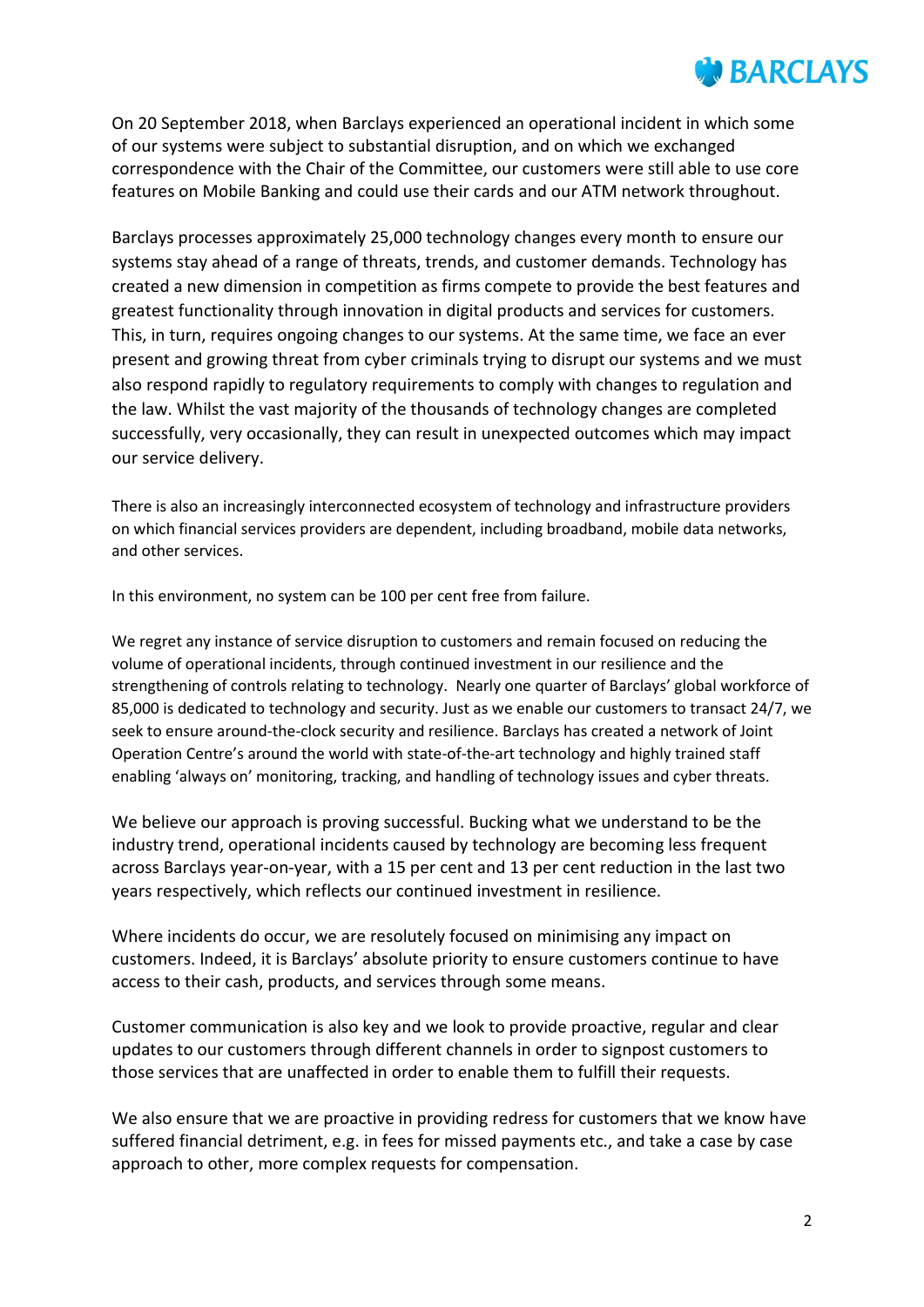

Whilst there will need to be a certain level of tolerance to operational disruption, firms should be judged on their resilience to minimise the occurrence of disruption, on their efficiency and effectiveness in responding to any incident, the way they communicate with their customers during any disruption, and how they treat and remediate any negatively impacted customers.

# Addressing the specific topics raised by the Treasury Select Committee

**1. The extent to which operational incidents are becoming more frequent, and how the prevalence of such incidents may change in future as consumers and firms come to rely more heavily on technology**

The way in which businesses operate and consumers manage their lives is fundamentally changing. Almost all sectors are being impacted by digitisation, with financial services, in particular, being transformed. At Barclays, our customers undertake over six million - and growing - digital banking interactions every day through online and mobile services. This transformation of the financial services sector with services being provided through digital channels has provided significant benefit to consumers. The 'always on' nature of digital banking has massively improved convenience, enabling customers to engage through their preferred channel, at a time of their choosing, without having to visit a physical branch. As banking services are increasingly provided through such digital channels, the issue of bank operational resilience becomes ever more important, as banks seek to ensure they can continue to provide high quality service 24/7, as customers have come to expect.

In a recent study on technology and cyber resilience, the FCA noted that the number of incidents reported had increased by 138 per cent in the past year<sup>1</sup>. This increase may, in part, reflect the shift to digital service provision across the sector. In contrast, operational incidents across Barclays due to technology issues are becoming less frequent year-on-year, with a 15 per cent reduction (*2016 to 2017*) and a further 13 per cent reduction (*2017 to 2018*), which reflects our continued investment in resilience.

Barclays determines any technological problem primarily through a customer lens. When any of our critical platforms do face difficulties, our systems are designed to ensure that other platforms remain available (we refer to our multi-channel strategy in response to Q3 as both an opportunity for consumer choice as well as a resilience measure), but there are also, often, non-digital alternatives available for use as back-up. An example of this would be during the day of disruption to some of Barclays' systems last September. Whilst eight mortgage completions required that day were impacted, our colleagues conducted the processes manually, bypassing the affected systems, and avoiding any customer disruption.

 $\overline{a}$ 

<sup>1</sup> [https://fca.org.uk/publication/research/technology-cyber-resilience-questionnaire-cross-sector](https://fca.org.uk/publication/research/technology-cyber-resilience-questionnaire-cross-sector-report.pdf)[report.pdf](https://fca.org.uk/publication/research/technology-cyber-resilience-questionnaire-cross-sector-report.pdf)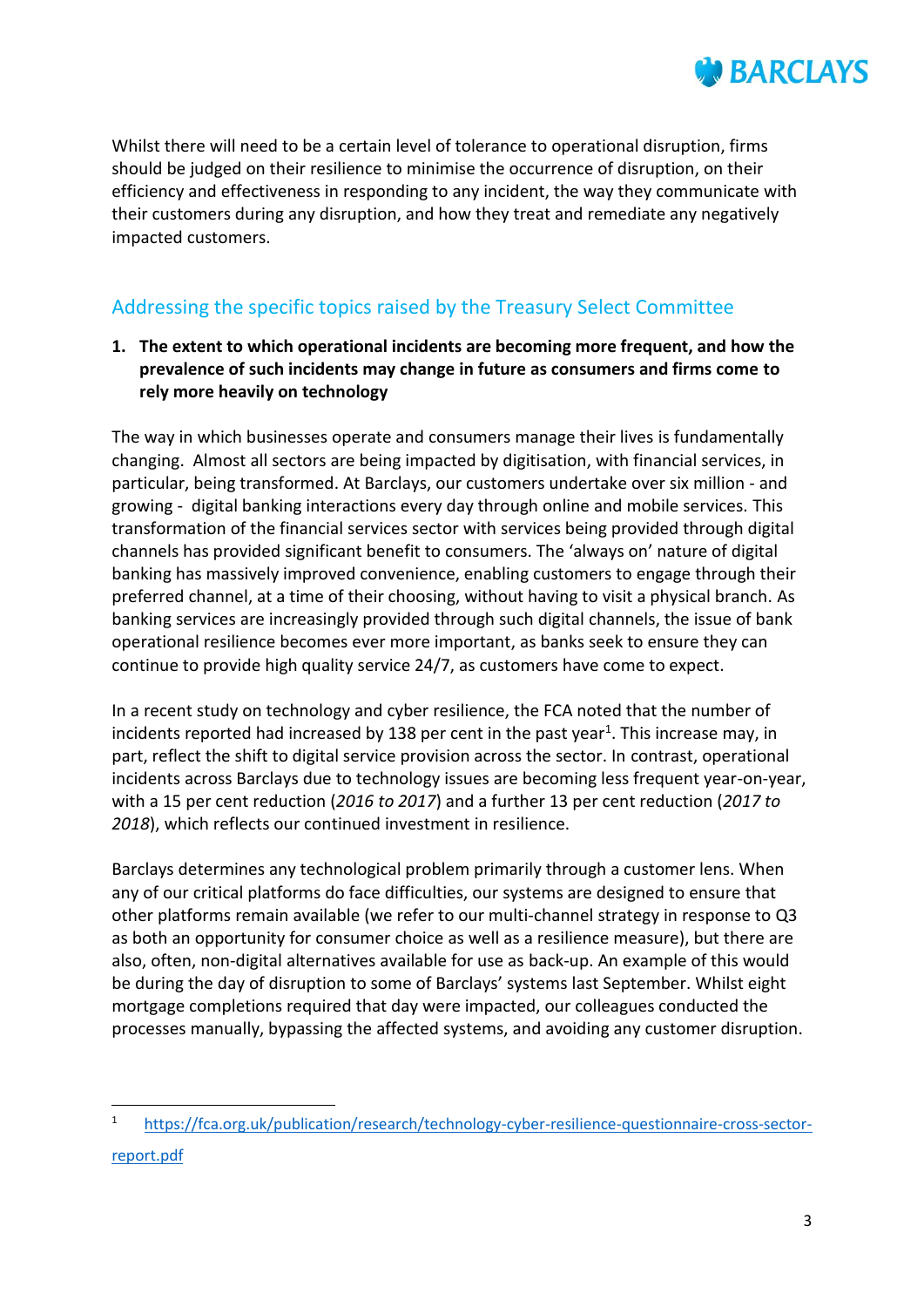

Barclays is focused on continuing to reduce the volume of operational incidents going forward, through the strengthening of controls relating to technology underpinning our business. For example, we have agreed standards and processes in place to manage the risks of operating and maintaining a complex technology estate across the Group. We have also sought to identify and understand our most critical banking services, and the internal processes that exist to support and fulfil any customer requests. We also ensure appropriate levels of resilience are designed and implemented for each service, depending on its criticality, and assign a senior Accountable Executive to each critical banking service responsible for ensuring its resilience and that regular testing is undertaken. While we don't expect the causes of incidents to change in the future, the prevention, response and resolution time will become increasingly important given our customers' reliance on digital services.

### **2. The common causes of operational incidents in the financial services sector**

While there may be a variety of causes of operational incidents, including human error, third party failure, and failure of software and hardware, the most common causes at Barclays relate to technology change management activity. Barclays processes approximately 25,000 technology changes every month (with a peak of 33,000 changes in one month in the last year), which are rigorously managed, and with a 99.8 per cent success rate. When incidents do occur, we seek to resolve them as efficiently as possible to minimise any impact on the customer. Even in the case of the 0.2 per cent of changes that are not executed in the way that we would wish, an even smaller fraction result in any noticeable impact on our customers.

Under the Second Payment Services Directive ('PSD2'), we report all incidents above a certain threshold, which impact any Payment Account (which includes current accounts, savings accounts and credit cards across all customer segments including retail, SME and corporate) to the FCA. In addition, we report externally a subset of these which impact Personal' and 'Business' Current Account holders, to enable customers to make comparisons. On that basis, there were 18 incidents for the second quarter of 2018 and 16 for the third quarter.

While many changes are driven by Barclays' strategic investment to improve our service for customers, over half are required to deliver the changes mandated by regulators and the Government, and to keep our systems up to date and secure for our customers. A number of major technology change programmes have been mandated by Government or regulators, to transform the financial services sector and provide services digitally, for example the Open Banking framework, Cheque Imaging functionality, and UK bank ringfencing requirements. Barclays fully supports, and indeed is looking to lead, the digitisation of banking services in the UK, but we would note that many of these mandated reforms are significant change programmes with implementation often required simultaneously. This can sometimes create competing requirements or conflicting demand that may generate technology and operational risk.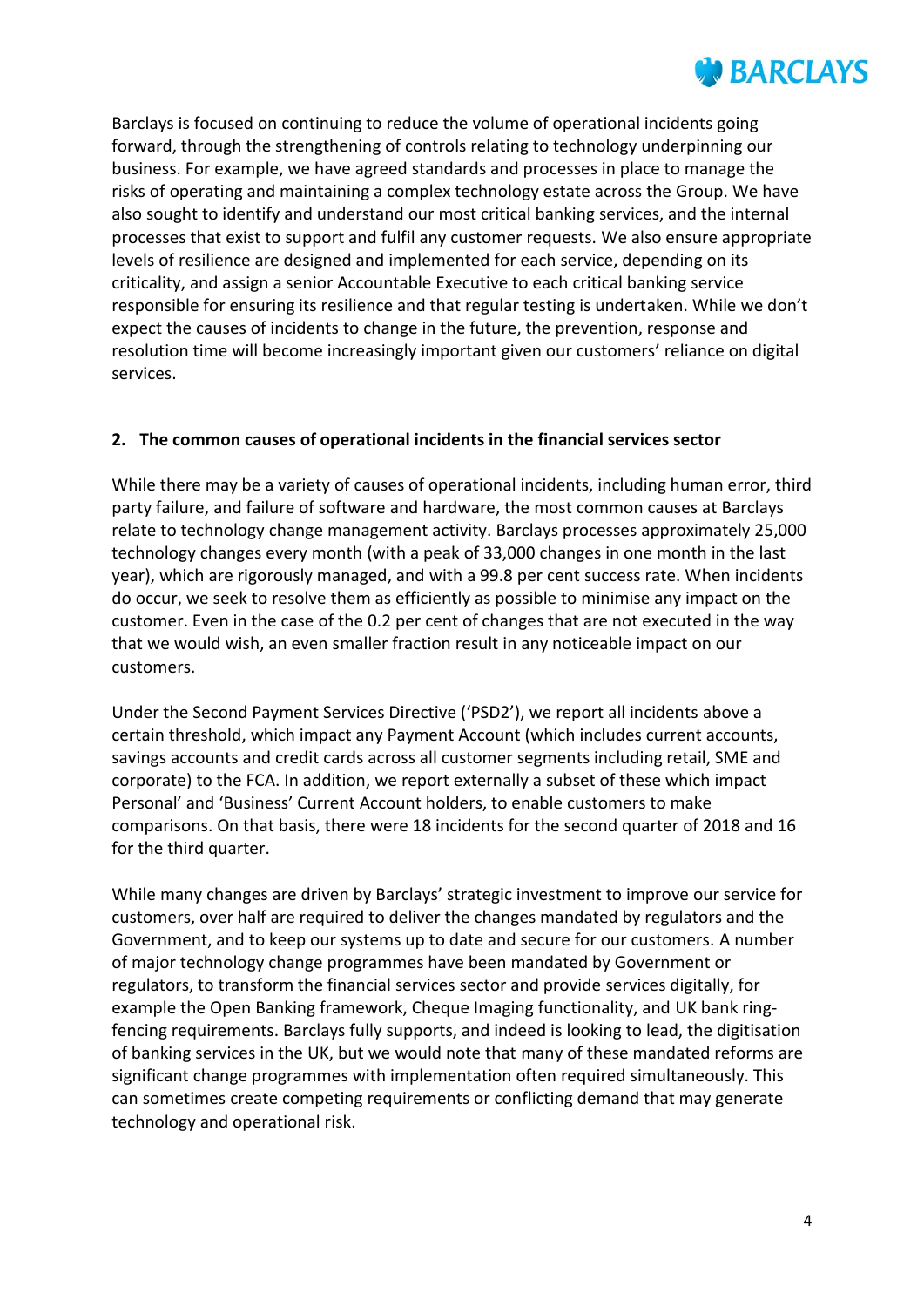

Barclays performs regular analysis of the root causes of any operational incidents caused by technology. Following any significant service disruption, Barclays follows its formal 'Incident Management' process, including completion of a 'Post Incident Review', to ensure that the cause is fully understood and to identify potential enhancements and service protection measures. Barclays remains focussed on operating a robust process and on strengthening our technology and operational controls.

#### **3. The extent to which there exist "single points of failure" and/or other sources of concentration risk in the financial services sector**

We define single points of failure as parts of underlying technology systems, which, if they were to fail, could prevent our systems from working as they should. They can, therefore, impact the resilience level of critical banking services and the internal processes that support them.

We have reviewed all of our critical banking services, and the internal processes that support them, to identify any single points of failure and we continue to use information gathered in reviews of any incidents to identify and address them. We have worked hard over the last few years to remove critical single points of failure from our banking services.

We also operate a multi-channel strategy to provide our customers with the opportunity to engage through their channel of choice but also to offer an alternative option should their preferred channel be encountering problems. For instance, if customers are experiencing an issue with our Barclays Mobile Banking app, they can use Barclays Internet Banking or one of our call centres.

There is also a level of "stand-in" capability available should there be an operational issue, for example, with systems that support our ATM (cash machines) and Point of Sale services. "Stand-in" processing is performed by a card scheme (e.g. VISA Europe, Mastercard) to ensure that cardholders can continue to transact in the event of a service disruption or outage.

Banks operate within an ecosystem of connected entities, many of which are suppliers or organisations that provide services directly or indirectly to the UK financial services sector, e.g. telecommunication network providers, technology providers, card transaction acquirers, card transaction processors (e.g. VISA Europe), central bank and market infrastructure providers and cash management providers. To maintain high levels of resilience in this environment, Barclays operates a robust third party management framework to oversee the management of associated supplier related risks, including the identification of single points of failure – see Q7.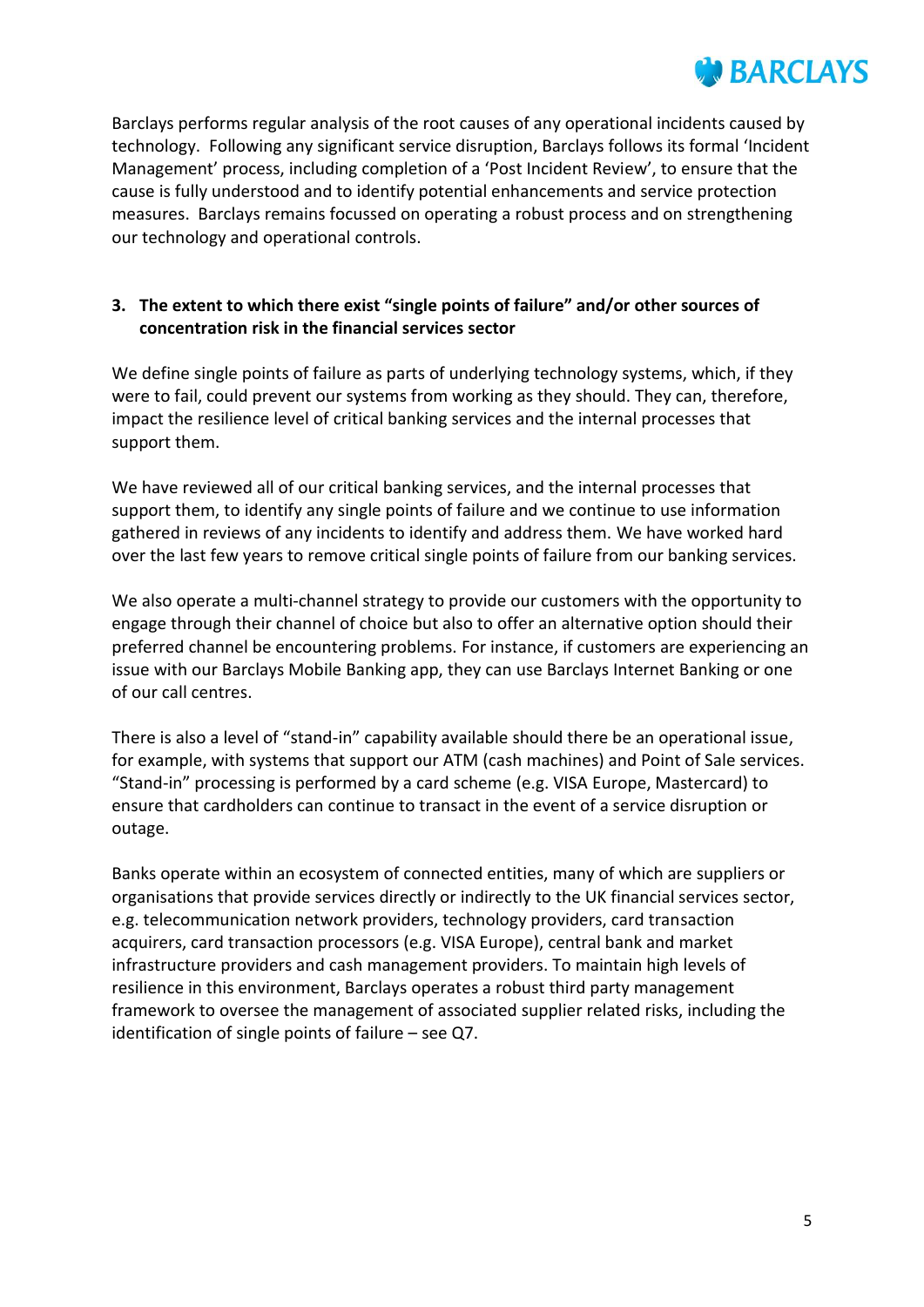

# **4. The incidence of multiple old legacy systems and the nature of their connectivity, and the impact of retrofitting web based/mobile systems to legacy systems**

Barclays strives to develop a technology estate of modern systems with high levels of resilience and service provision for our customers. We are constantly evaluating all of our systems from the perspective of how effectively they are able to serve our customer needs. This is an organic and continuous process involving significant, and increasing investment, in both upgrading our existing technology estate, and in decommissioning elements that are no longer strategic to our banking services. These actions continue to create a more resilient, simplified, strategic technology estate, ensuring Barclays is well positioned to serve our customers and clients.

Barclays operates, manages, and maintains a number of core strategic technology platforms that underpin the banking services to our customers and clients. These platforms use a variety of technologies and are appropriately secured using strong controls to protect our customer and client information and transactions. As part of our regular control processes, Barclays ensures that the software we operate is maintained to the latest level of security, via a regime of regular updates.

While a system running a service will inevitably age, this does not necessarily mean that it poses greater risk. As explained in Q2, it is the process of changing systems that causes most operational incidents, so risk may actually exist in the upgrading of older systems or implementing changes to connect them to new systems, but rarely solely by virtue of systems being 'mature'. We cannot comment on whether outdated systems may potentially be more of a risk for other organisations.

### **5. The risks associated with integrating banks/systems, following takeovers and mergers, for example**

We recognise that the integration of different technology systems could pose a challenge from a technology change perspective. However, in the experience of major change that Barclays does have, we have largely succeeded in integrating any new systems into our core platforms and channels without major operational incidents or service disruption for customers.

Barclays also has experience in managing resilience and mitigating risks of significant structural reform in the context of UK bank ring-fencing requirements. On 1 April 2018, we successfully completed our separation - one of our most complex and largest change initiatives – to become the first UK ring-fenced bank, ahead of the regulatory deadline. Over seven major migration events, we safely transferred over 600,000 customers and clients, and 1.1bn associated ledger accounts to our ring-fenced entity. 132 technology applications were in scope with 1.6m letters issued to our personal and business customers. There was no significant and unexpected impact to our banking services during this period as planned maintenance periods were communicated well in advance to our customers and the industry.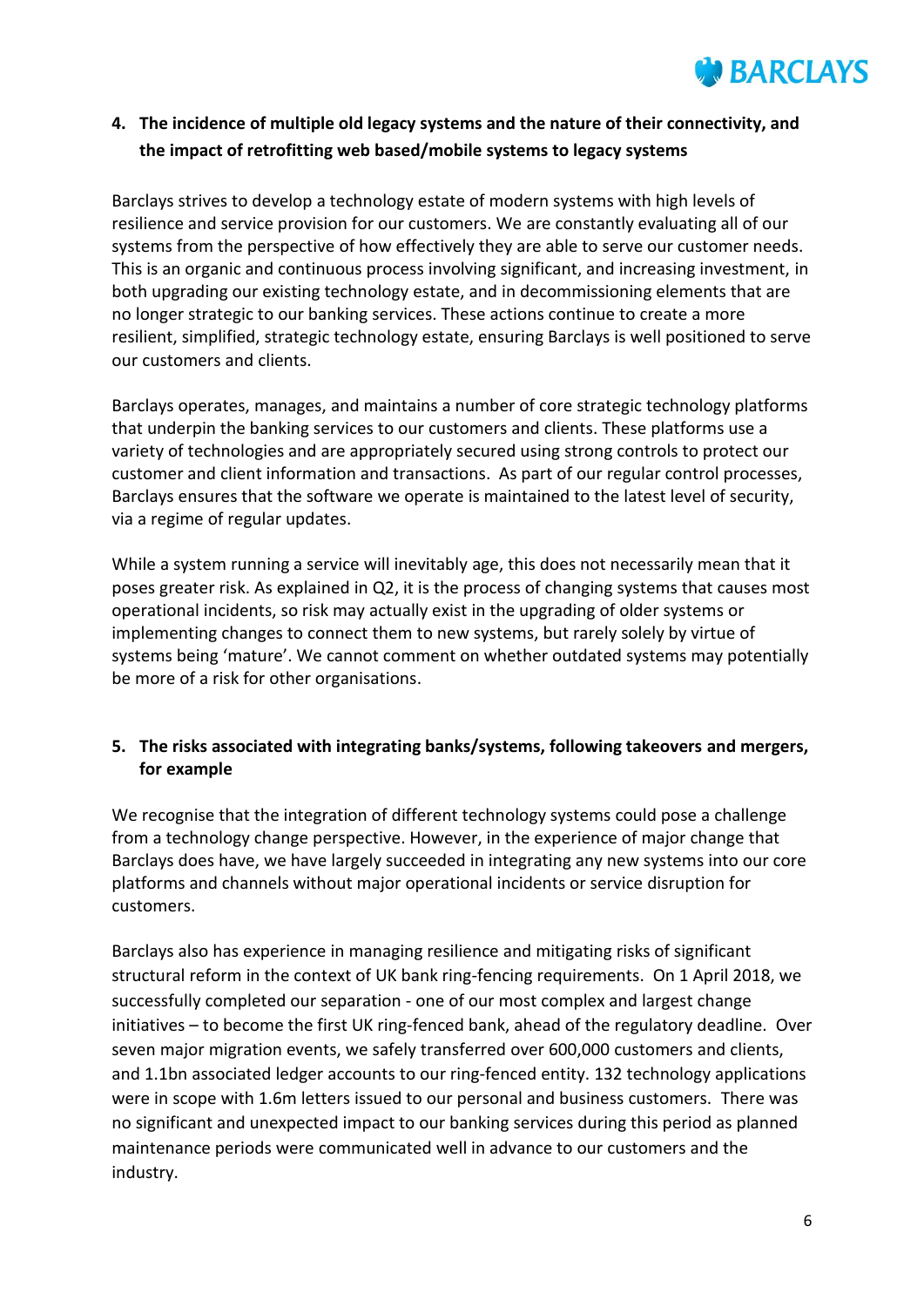

#### **6. The quality of relevant technical documentation**

Strong governance frameworks are vital to ensure high levels of operational resilience, with technical documentation playing a key role in any framework.

Barclays has a defined framework for managing operational risks including resilience, as well as agreed processes to manage the technology environment from an incident, problem and change management perspective. These processes are designed to manage the risks of operating and maintaining a technology estate across the group.

We also maintain and regularly enhance a number of crisis 'playbooks', and each of our scenarios has an associated playbook which is expanded through 'wargaming' to specify the roles and actions required in a crisis.

This technical documentation is reviewed annually and we perform regular test exercises to minimise service disruptions.

#### **7. The impact of outsourcing on operational resilience**

As is the case at most large financial services firms, Barclays utilises third party suppliers to provide specific or specialist services. However, Barclays invests significant time and resource to minimise any impact outsourcing may have on Barclays' operational resilience and our ability to serve our customers.

Barclays has a robust supplier control programme that ensures assurance activities regarding supplier operated controls are carried out in a manner that is commensurate with the level of risk associated with the service being received from the supplier. Such assurance activities may involve supplier self-attestation questionnaires, supplier manager assurance reviews, on-site reviews by our Global Supplier Assurance team, on-site reviews by Barclays' internal auditing teams, or a combination of these approaches.

To manage the operational resilience of suppliers themselves, Barclays uses a consistent framework for resilience across our supplier network. Prior to contracting, Barclays carries out an assessment of the inherent risk associated with the service being received from the supplier. Depending on the nature of the service being delivered, suppliers are contractually obligated to manage risk in the supplier chain, e.g. ensure timely availability of IT applications and infrastructure, facilities, and people to ensure that service continuity plans are appropriately tested. Each supplier is also assigned a resilience rating, which would take into account their criticality to the provision of our banking services.

Also, to manage any supplier risk to our operational resilience, Barclays has been reducing the complexity of our supplier estate. During the last two years, Barclays has reduced the number of suppliers across the group by over 65 per cent. In addition, we have been centralising and standardising the management of our critical suppliers which are now managed within our procurement function by dedicated supplier management professionals.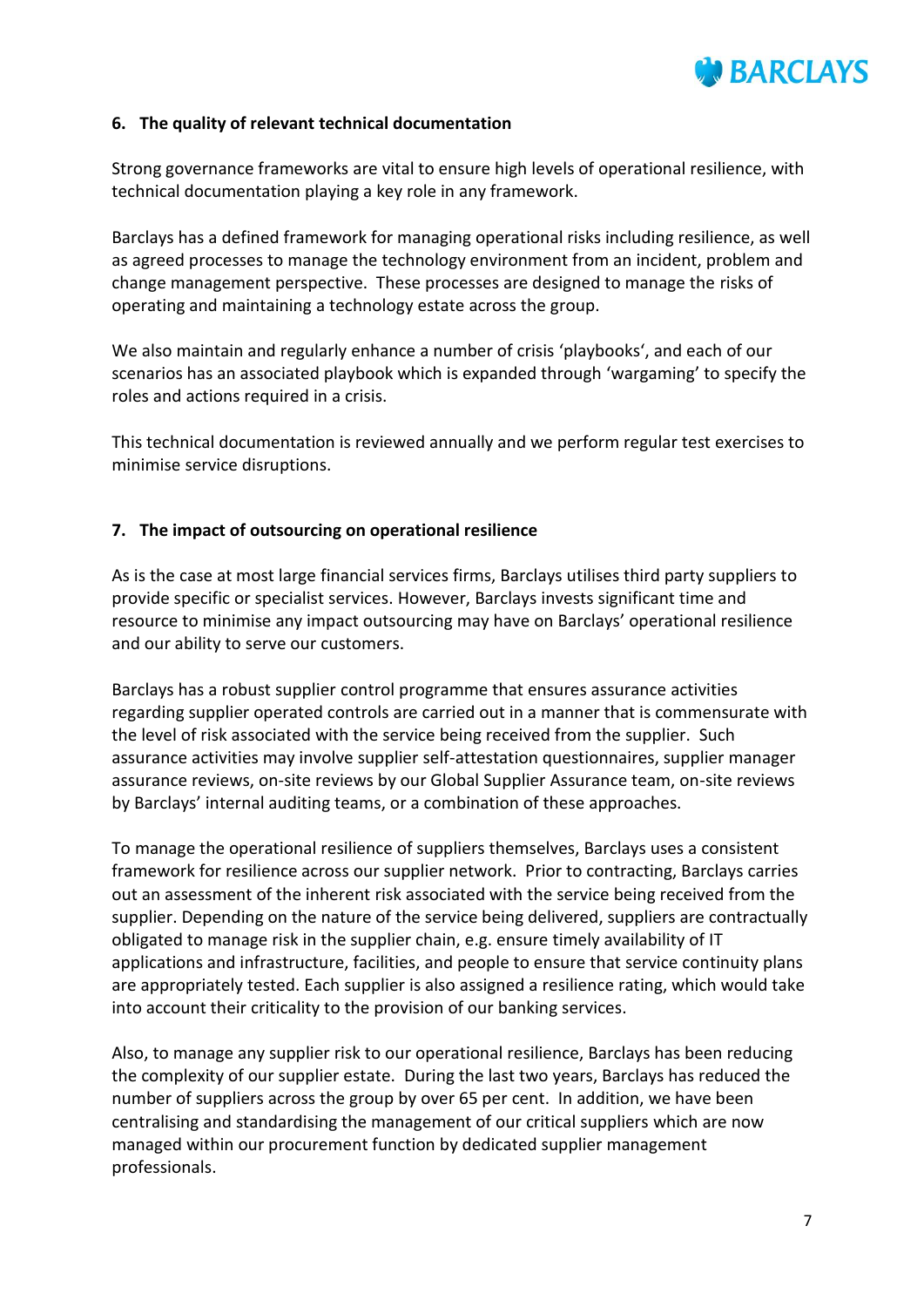

A contributory element of Barclays' reduction in operational incidents is also our investment in people, which has included insourcing key staff from third parties.

## **8. The ways in which consumers typically lose out as a result of operational incidents, including inconvenience and vulnerability to fraud**

As a result of operational incidents, customers may lose out by not being able to complete their banking transactions, including potential disruptions to the payments that they seek to make.

Barclays has invested significant effort in recent years to improve our proactive processes and policies to mitigate and minimise any potential negative customer impact of a service disruption. Some examples include:

- Clear and timely communications with customers, for example through the use of SMS or via in-app messaging, to make customers aware of the issue and what we're doing to fix it. We may also offer the customer an alternative channel to service (e.g. online, telephony or branch, assuming those channels were operational).
- The automatic refunding of any fees or interest that have been incurred as a result of the incident, and/or product pricing re-set correctly on accounts.
- Case by case resolution of consequential loss to consumers.
- We extend branch opening hours on the day of any major service disruption, when it is required.
- The use of back-up 'Stand-in' processing systems whilst primary systems are unavailable, to enable the majority of card payments still to be approved, and service maintained.
- Ability to process transactions manually e.g. mortgages, high value, and salary payments.

Barclays' customers are protected by a number of controls including our own designed and operated fraud prevention and detection systems, plus the wider industry controls operated specifically by global Card Scheme providers (e*.g. VISA Europe, Mastercard*).

Barclays' internal analysis suggests that these efforts are positively benefitting customers. Complaint volumes from operational incidents caused by technology have reduced by 10 per cent - these volumes relate directly to the initial incident (and include incidents caused by third parties) but exclude any additional complaints relating to queue times or secondary impact. Additionally, social media comments relating to operational incidents caused by technology (whether an accurate or fair report of disruption or not) have reduced by 30 per cent.

While customers' exposure to fraud is not increased directly as a result of any service disruption, there is a risk that opportunist fraudsters seek to take advantage of the situation to defraud customers. Barclays and the industry as a whole are making significant efforts to raise awareness of fraud across the industry to minimize this as much as possible.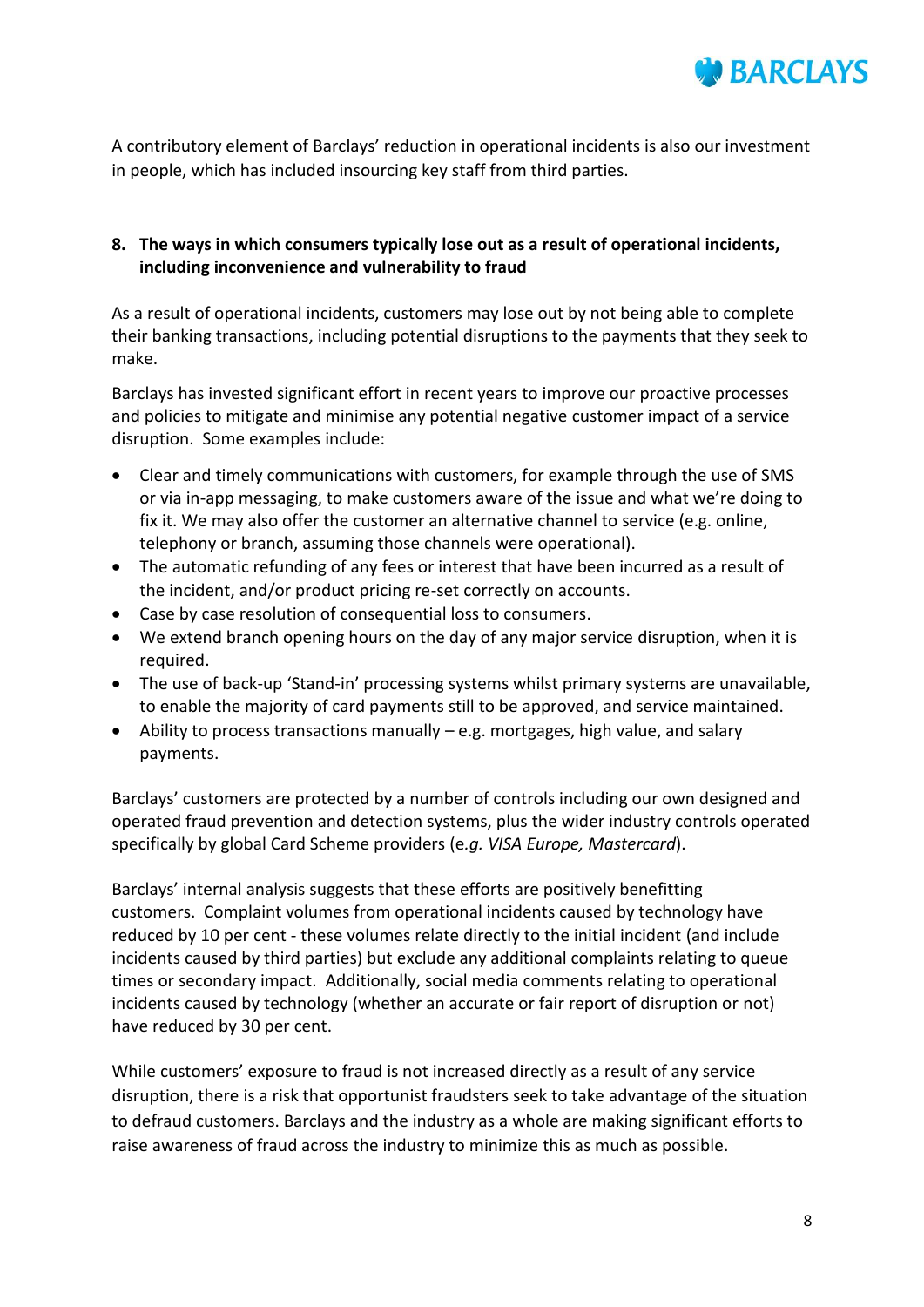

**9. Examples of best practice with respect to firms' responses to and handling of operational incidents, including approaches to communicating with customers, identifying and addressing the causes of incidents, and handling customer complaints and compensation**

Barclays seeks to ensure best practice across all aspects of operational resilience, from identifying and handling incidents to communication with customers.

### *1) Response to and handling of operational incidents*

Barclays agrees that speed of response is imperative and has put in place infrastructure and processes which enable us to identify and respond to incidents swiftly, to resolve the incident, minimise impact on customers and identify and fix root causes. Examples include:

- Barclays has controls in place to highlight when the risks of incidents are increasing. Using these controls, we can act promptly to prevent an issue occurring.
- All colleagues have the ability to raise incidents and are familiar with the process for doing so.
- As well as our own detection systems, Barclays monitors social media channels to identify potential service issues early on, and to understand customer impact.
- All incidents raised are categorised by the scale and depth of their impact.
- Incident management teams are available in individual business units to manage medium scale incidents and, as centres of excellence, they have access to all the technical, operational and customer subject matter experts required to handle this.
- For larger scale incidents, our Joint Operations Centres co-ordinate our response and can escalate to a full Crisis Management Team when appropriate. This framework is regularly tested with both internal and external sector-wide exercises and covers both internal incidents (*caused by Barclays or Barclays' third parties*) and external incidents (*not caused by us but which impact Barclays' customers*).

### *2) Communicating with customers*

Barclays has delivered a step change in communication with our customers in the last few years. We acknowledge, and appreciate, that poor communication regarding operational incidents and service disruption can be very frustrating to consumers. For this reason, we take customer communication very seriously and are constantly reviewing and improving the way we communicate with our customers. Barclays strives to provide customers with transparency, visibility and control across all of our banking services, including in the event of an operational incident. Whilst the approach will vary depending upon the incident, common methods of communication include:

- Proactively communicating to colleagues engaging with customers across Barclays regarding issues (and potential issues) to equip them with the latest information to advise customers.
- Providing general updates via our social media pages, our website, service status page (see Annex) and automated voice systems, and more specifically, if cohorts of impacted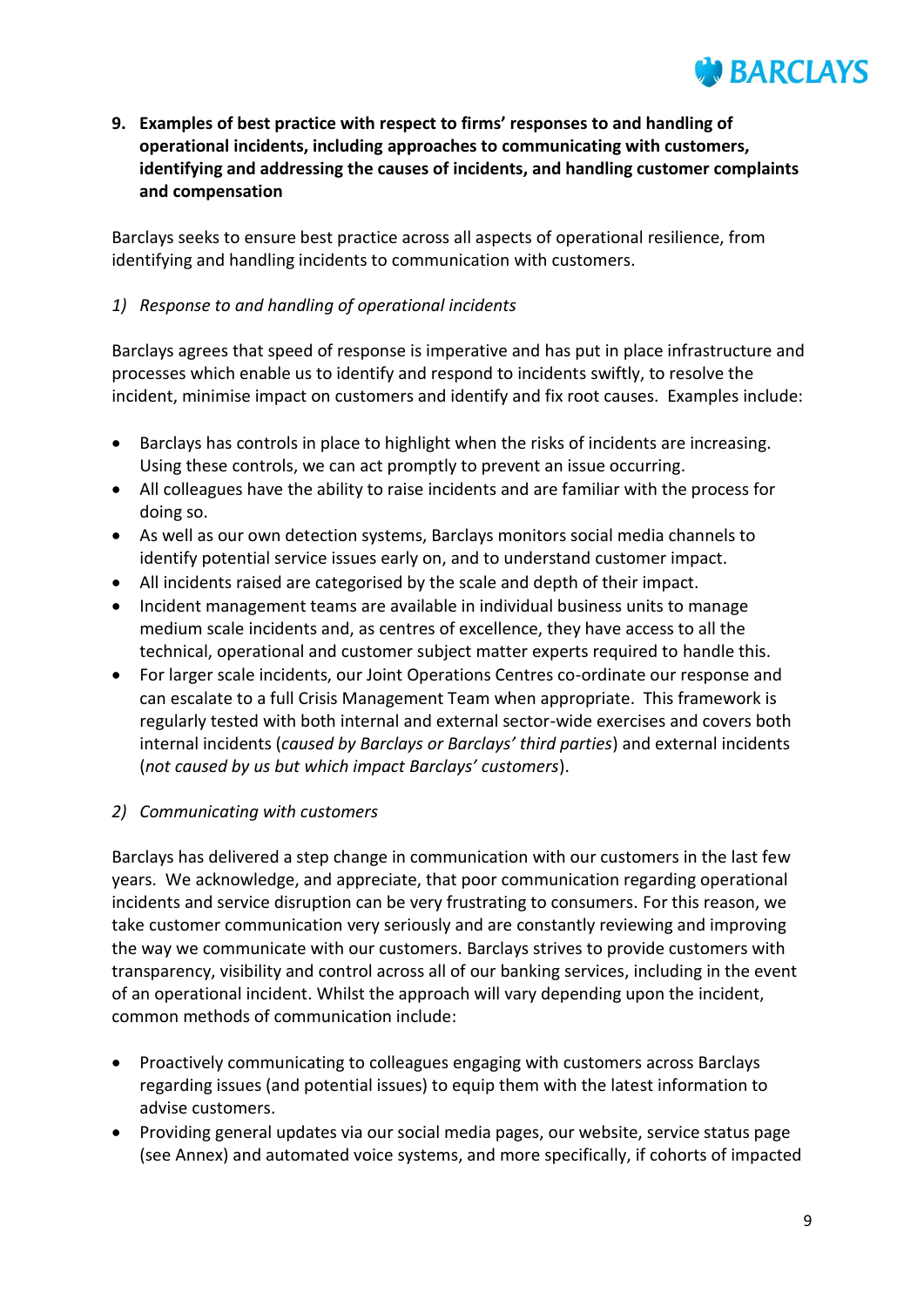

customers are identified, via phone and SMS (this often means we can inform and update the customer before they need to contact us).

- o Our social media teams are linked with our incident management colleagues and resourced to support customers and proactively communicate updates via these channels.
- Our customer communications are intended to:
	- $\circ$  Reassure customers that we are aware of and working on the issue.
	- o Guide them towards alternatives (e.g. alternative channels).
	- $\circ$  Provide them with details of where they can obtain up-to-date information (e.g. via our website, service status page, call centre).
	- o Reassure customers regarding any impacts on them (e.g. removal of any Barclays fees they incur as a result).
- Barclays has also introduced a Service Status Page on our website to provide the latest view of planned maintenance, and service availability, across our platforms and segments.
- *3) Handling customer complaints and compensation*

Barclays seeks to manage any operational incidents so as to avoid, to the maximum extent possible, any impact being felt by the customer. However, in the event that customers are negatively impacted, we seek to resolve matters as efficiently and fairly as possible, to ensure the customer is satisfied:

- For impacts which we can independently determine (e.g. customers incurring a Barclays fee as a result of the incident), we will proactively manage this (e.g., removing fees without any action needed from customers).
- Where we cannot determine the impact (e.g. a missed payment opportunity with a third party) we look to respond swiftly and fairly, with all of our front-line colleagues empowered to deal with such complaints at the first point of contact (including being able to compensate a customer based on costs, distress, and inconvenience incurred).

#### **10. What should be learned from the operational incidents witnessed in recent years**

The increase in operational incidents across all sectors of the economy in recent years has provided key take-aways for all parties to learn from, react and enhance their own resilience capability.

As part of Barclays' formal 'Lessons Learned' and 'Post Incident Review' processes, Barclays monitors both internal operational incidents and what happens externally across the UK financial services sector. Additionally, Barclays regularly uses scenario planning to further improve our activities and plans in the event of an incident or crisis.

Key Barclays' learnings from recent incidents across the sector include the following, which have now been built into our resilience strategy:

 **Prevention is Key** – Barclays continues to invest in resilience for our most critical systems, and testing the resilience capability to prove that it works.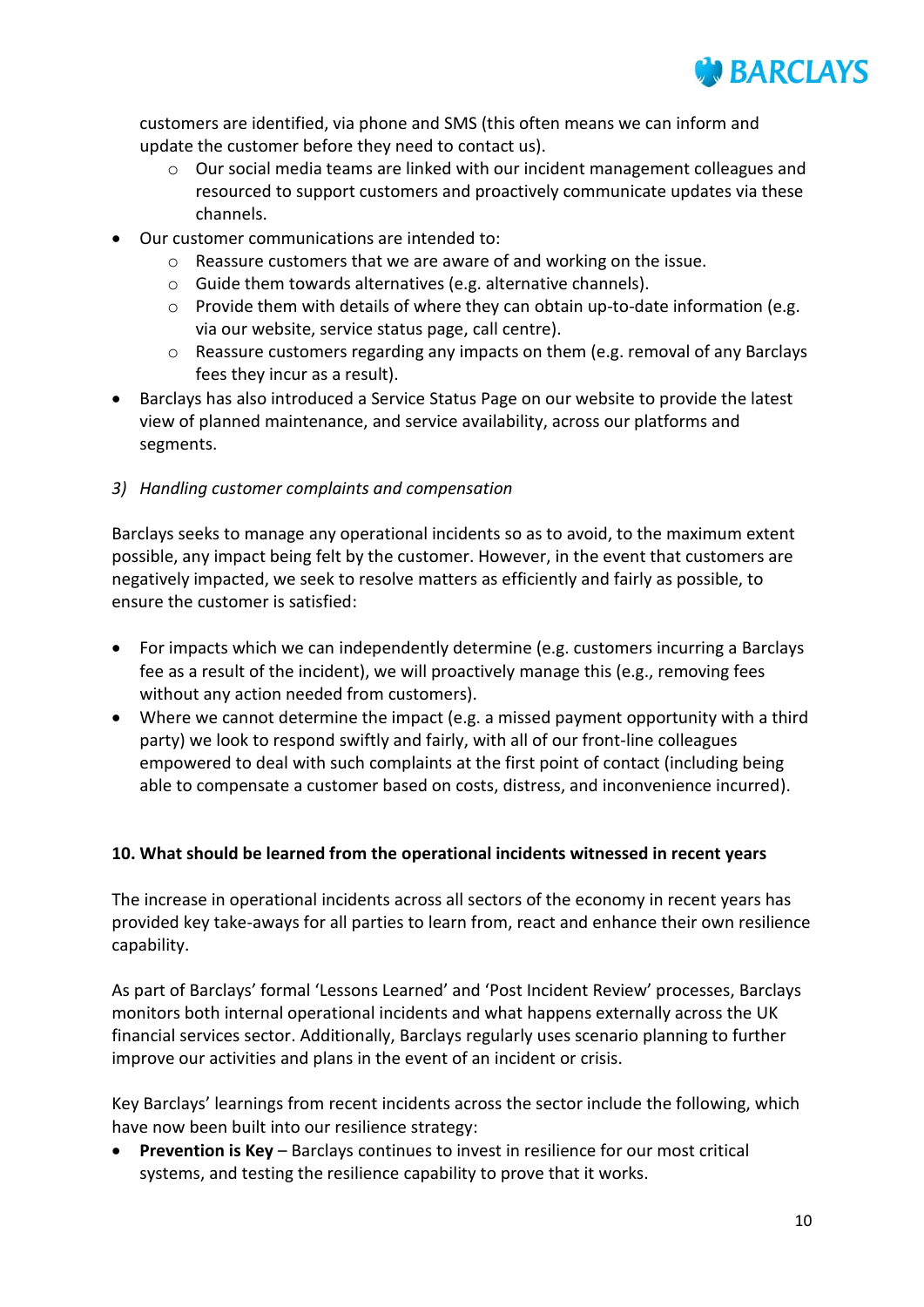

- **Customer communication is crucial -** Social media platforms enable customers to share knowledge of any operational incident very quickly, and voice their dissatisfaction very easily (albeit not always accurately or fairly). On the one hand, this provides an opportunity for banks to more quickly understand when an incident has occurred. On the other, it highlights the need for effective communication with customers to keep them appropriately and accurately informed.
- **Banks must prepare for incidents** practising for operational incidents in a training scenario enables Barclays to more effectively respond in a 'live' environment. Barclays uses an award winning "Near Miss Exercising Model" to test our effectiveness and readiness.

We are increasing our investment against each of the areas above on a year-on-year basis.

**11. The ability of the regulators to ensure firms are adequately guarding against service disruptions**

**and**

**12. Whether the regulators have the relevant skills to hold appropriate parties to account in the event of significant operational incidents**

Barclays has a close, proactive and continuous engagement with our UK financial supervisors that includes, amongst other things, discussions on technology and operational resilience. Barclays also engages in relevant industry groups, some of which are led by the UK Authorities, e.g. the Cross-Market Operational Resiliency Group. Barclays UK actively participates in industry groups focusing on cyber and resilience, and proactively responds to industry exercises such as the 'Dear Chairman' letters.

It is important to recognise that technology firms, which predominantly operate in sectors traditionally far removed from the regulated financial services sector, are increasingly starting to engage in financial services activities, while existing outside of the regulatory perimeter. Regulators should ensure they have a comprehensive understanding of the evolving financial services landscape, the new risks it may pose to consumers and any impacts on service provision and competition.

### **13. Approaches to operational resilience in different jurisdictions**

Barclays applies a consistent global approach to operational resilience and associated activities, including a standard process for assessing risk and impact across all jurisdictions. Where jurisdictions across the world take different approaches to operational resilience, Barclays seeks to incorporate any regional regulations into our global approach to ensure our Group Resilience Policy is suitable across all jurisdictions.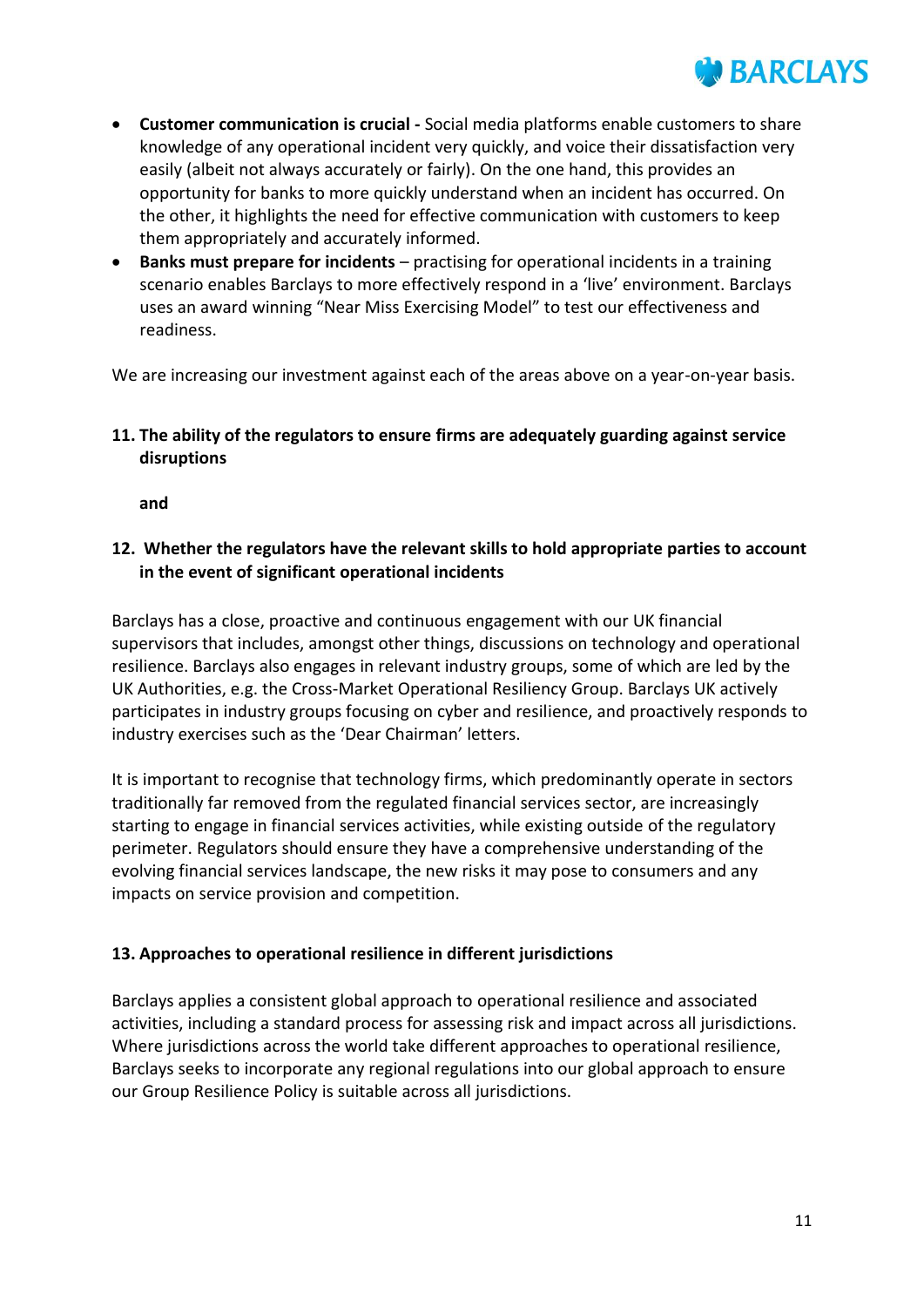

# **14. The opportunities and risks presented by the application of new technology in the financial services sector with respect to operational resilience**

Banking services are increasingly provided digitally, such as online or through mobile, and new technologies are enabling services to be provided in new and innovative ways. For example, the new Open Banking framework in the UK uses API technology to enable customers to share their data with third party providers. Barclays believes strongly that technological innovation in the provision of digital financial services has the potential to transform how consumers manage their finances and provide significant consumer benefit.

However, the development of new services based on technology also creates the potential for new operational risks, whether that be the change management process required to implement any new systems, or managing the operational resilience risk of third parties who may be involved in the new system e.g. third parties in delivering Open Banking services.

When the potential operational resilience risks can be managed effectively, Barclays believes that development of new technology based services will have an overwhelmingly positive impact on the consumers of financial services products and services, and the sector as a whole.

That being said, as referenced in our response to Q12, the financial services landscape is being transformed by technology and the entry of large technology firms into the sector. To ensure maximum protection for consumers, all financial services legislation and regulation should be technology and business model neutral. That is to say any new and emerging entrants offering financial services akin to traditional banks should be subject to the same regulatory rules and requirements as traditional banks, regardless of their primary business or home sector. Ultimately, policymakers should ensure equality of regulation, supervision, market access and obligations arising from participation in the financial services market, i.e. 'same activity, same risk, same regulation'.

## **15. What should be considered an appropriate level of tolerance for operational disruptions**

Barclays takes operational resilience of our business, and the continued service provision to our customers, extremely seriously. We make enormous efforts to ensure our services remain available to customers and look to minimise any service disruption to the maximum extent possible. For example, Barclays duplicates our key systems, four times in some cases, and segregates them, in an effort to maintain service provision in some channels, in the event that others experience problems.

However, despite Barclays' considerable efforts, occasional, operational incidents do occur. It is important to recognise that no system is ever 100 per cent resilient, and any incidents are unforeseen and unexpected. Barclays takes all action possible to reduce the risk of incidents and mitigate their impact in the event that they do occur.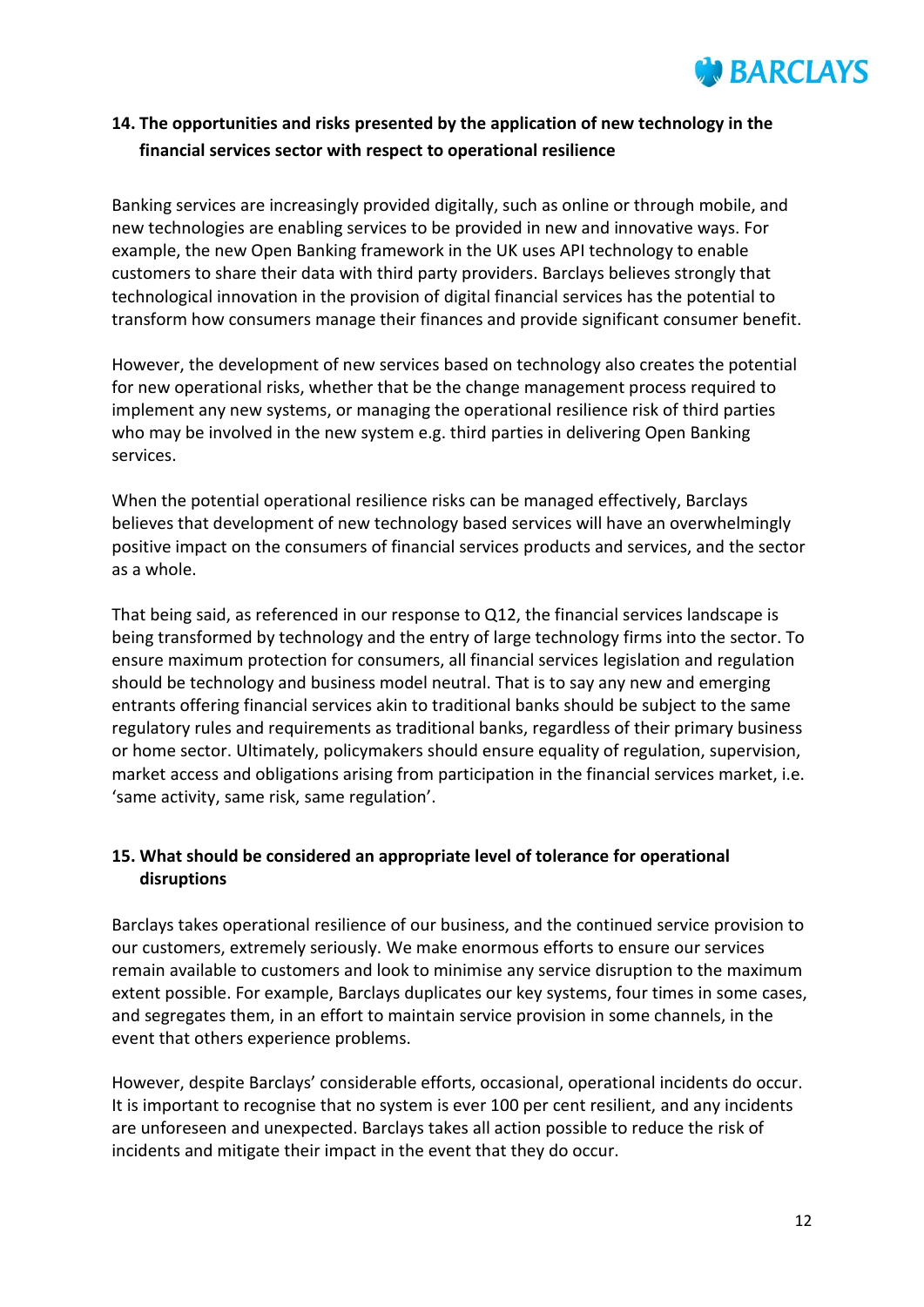# *DE BARCLAYS*

There will need to be a certain level of tolerance to operational disruptions, on the basis that a perfectly resilient system simply does not exist, nor is it likely to. Instead firms should be judged on their resilience to minimise the occurrence of disruption, their efficiency and effectiveness in responding to any incident, their communication with customers during any periods of disruption, and remediation of any negatively impacted customers.